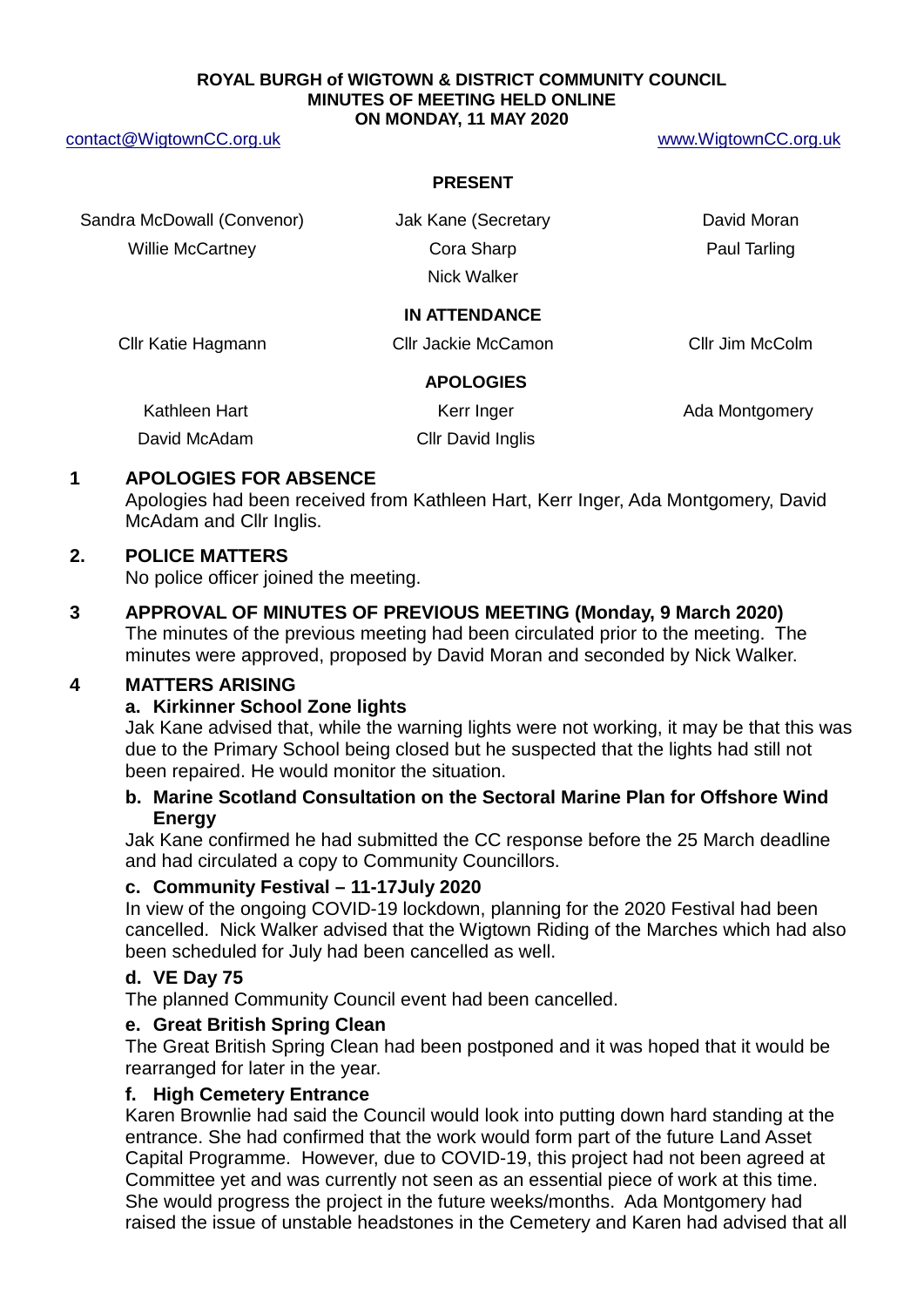#### **Royal Burgh of Wigtown & District Community Council**

the Council would do would be to make these safe i.e. lie them down. If they could contact the lair owner/family then they would highlight the situation to them. She said that if the CC could identify the headstones involved, she would have them checked. Jak Kane would provide Ada with a plan of the cemetery and ask her to indicate the unstable stones and he would pass the information to the Council. Cllr McColm advised that there was also a problem with one of the boundary walls but it had been reported to the Council.

## **g. Paper Recycling Skip**

A response had been received from Ralph Steedman, DGC Principal Technician Environment. He apologised for the Council's omission in not advising the CC that the paper bank was to be taken away prior to its removal. He explained that the facility was a legacy from the previous waste PFI contract with Shanks and had ended up being the only Council paper bank remaining in D&G. There had been indications that the paper bank was being heavily used by commercial businesses and the Recycling Point was intended exclusively for domestic waste from households. Since the Wigtown area (under normal circumstances) had a kerbside recycling service for householders that included paper and cardboard, the decision had been taken to remove the paper bank on a permanent basis.

## **h. WBLNR Management Committee meeting – 25 March 2020**

The scheduled meeting had been cancelled because of COVID-19.

**i. Federation of Community Councils AGM – 31 March 2020**

This had also been cancelled because of COVID-19.

## **j. McGuffie VC Gardens**

Wigtown in Bloom (WIB) had confirmed that they had asked the Council to trim the bushes in the gardens and the Council had been very quick in carrying out the work at what was the best time in the year for the work to be done. WIB were more than happy with the Council's work and had no complaints on how the gardens had been left.

## **k. Caravans in Wigtown Lorry Park**

Graeme Alison, DGC Roads Manager had advised that the Car Parks (Use Restrictions) Order 1985 was vague with regard to parking caravans. The Order was being reviewed and consultation would take place with regard to the future use of Council car parks, including their use for the possible storage of caravans. It was agreed that the CC would only monitor the situation in the interim to ensure that the caravans in the Lorry Park did not become a nuisance and that an effort should be made to identify the relative owners so that they could be contacted directly to resolve any issues.

# **5 RESILIENCE GROUP REPORT**

Sandra McDowall said that she had tried to keep Community Councillors up to date with Resilience Group activities but this was only possible with those who had access to emails. Jak Kane undertook to print copies of future emails and deliver them to David McAdam.

Sandra explained that she, Jak Kane, Cora Sharp and Anne Barclay met every Friday night via Zoom to discuss progress and any issues that had emerged during the week. So far, issues had been relatively easy to resolve and the reports received from those residents using the service had been very positive.

An update had been delivered to all households at the end of April to advise that the decision had been made to reduce the number of daily checks from four to three. This was mainly due to the 8-10 pm check being seldom used and it was thought that dropping it would help ease the load on the volunteers especially as it looked as if lockdown would continue for some time to come. Residents had also been asked to try to think ahead and give a weekly shopping list to their volunteer by 4 pm on Wednesdays in Wigtown and on Mondays in Kirkinner and Whauphill. This decision was made as the Co-op had agreed to support a request for early morning pick and pack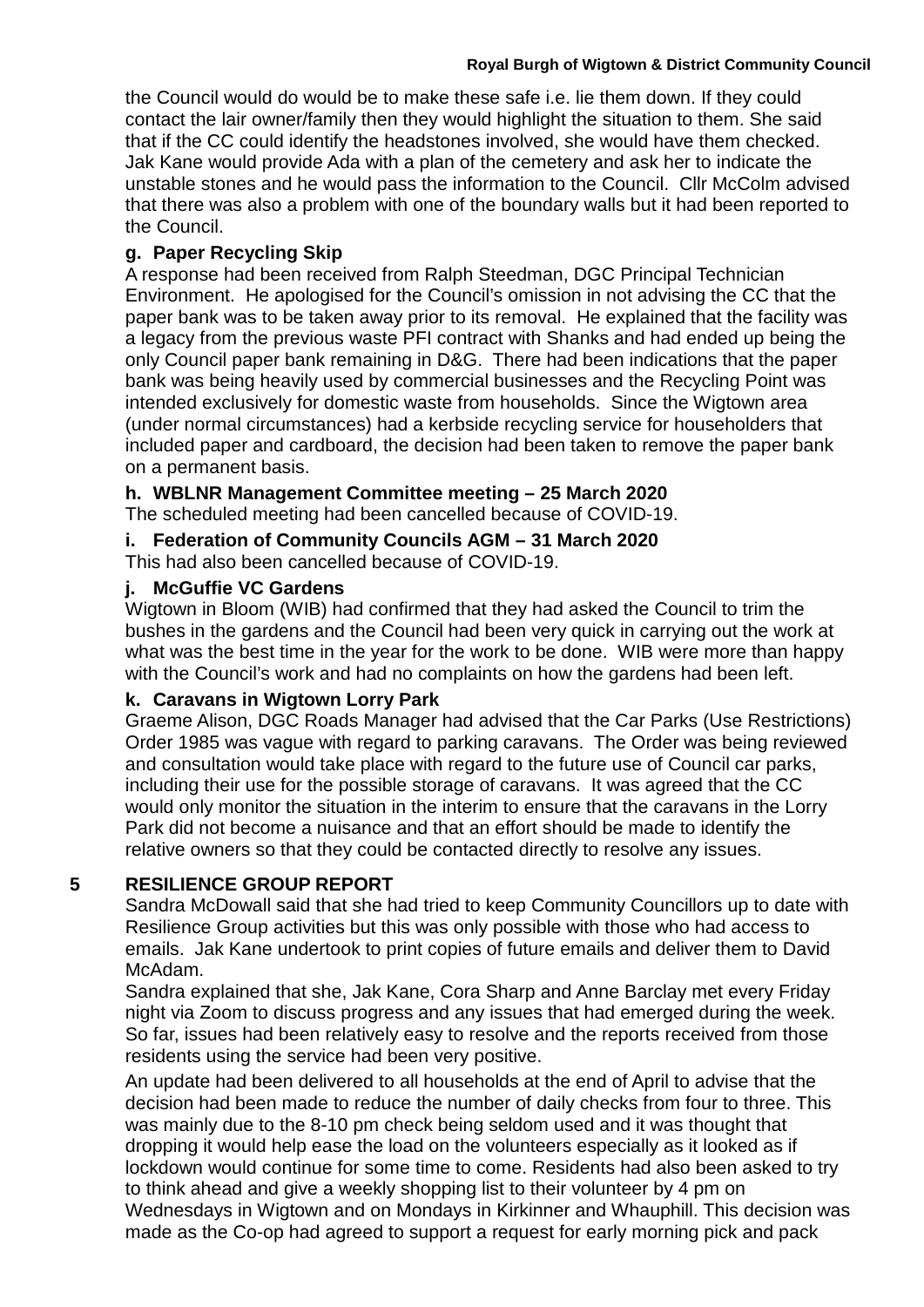slots, enabling volunteers to do multiple shops before the shop opened. The Group also had an arrangement with the local Chemist and residents could request that their prescriptions be placed in the Resilience bag, which is uplifted every afternoon and delivered by volunteers on their rounds.

Volunteers Week this year was to be celebrated from 1-8 June. It had been agreed that a Thank You card would be sent to all volunteers to recognise their contribution and expressing thanks for helping the community at this time of crisis. The volunteers needed to know how much their effort meant to the vulnerable and the elderly in this community and just how much they were appreciated.

The aforementioned flier also asked for feedback and one resident advised that some residents, particularly the elderly, really missed using the computers in the library and were disadvantaged by not having access to online information. This was particularly true of Wigtown Resilience information as, other than printed fliers, the bulk of information was disseminated via the Group's Facebook page. The Scottish Government had recently announced the 'Connecting Scotland' programme that will offer an internet connection, training and support, and a laptop or tablet to vulnerable people who are not already online during the response to COVID-19. The programme was not currently able to accept referrals directly for individuals but the rollout of the scheme would be monitored and the community advised.

In closing Sandra said that in the week to Sunday, 3 May there had been 93 red cards reported and 24 prescriptions delivered. Numbers for the following week were expected to increase as 28 prescriptions had already been delivered up to Friday, 8 May.

## **6 UPDATES & REPORTS**

#### **a: Financial Report**

Jak Kane had circulated a copy of a report on the final Accounts for the year to 31 March 2020 together with the report for the period to date.

Since 1 April 2020 the only Admin Account expenditure had been £5.20 paid to Machars Action for printing. Grants for Resilience had been received from: Wigtown Community Shop £1,000; Foundation Scotland £1,000; and DGC £574.75. A total of £801.67 had been paid for producing Red Cards, Hand Sanitiser, ID lanyards and Printing.

There had been no transactions in the Festivals Account.

#### **b: Consultations WP**

There was no Consultation Report as there were no new consultations to be considered.

## **c: Planning WP.**

Nick Walker had circulated a report prior to the meeting that incorporated updates on earlier applications.

There had been one new application submitted to Planning Department in connection with work that would see the erection of a detached domestic garage with self-contained accommodation above at 1 Bladnoch, Wigtown. The property was a C listed heritage building in the Bladnoch conservation area but the proposed detached garage did not affect the listed house. Consequently, the Planning WP recommended no submission Nick had been contacted by Ian and Sandy McCreath as a pre-application enquiry and they had provided sketches that indicated a likely layout and architects' impressions of six holiday lodges that they were proposing to develop in the field below Bayview House. They had said that they were eager to have feedback on their proposals including constructive criticism before finalising their planning application. There had been some local concerns expressed about the plans and Nick had asked for details so that he could pass them on to the McCreaths in the hope that they could be addressed in the final proposals. It was agreed that the Planning WP should look out for submission of the relative application so that it could be widely publicised in the local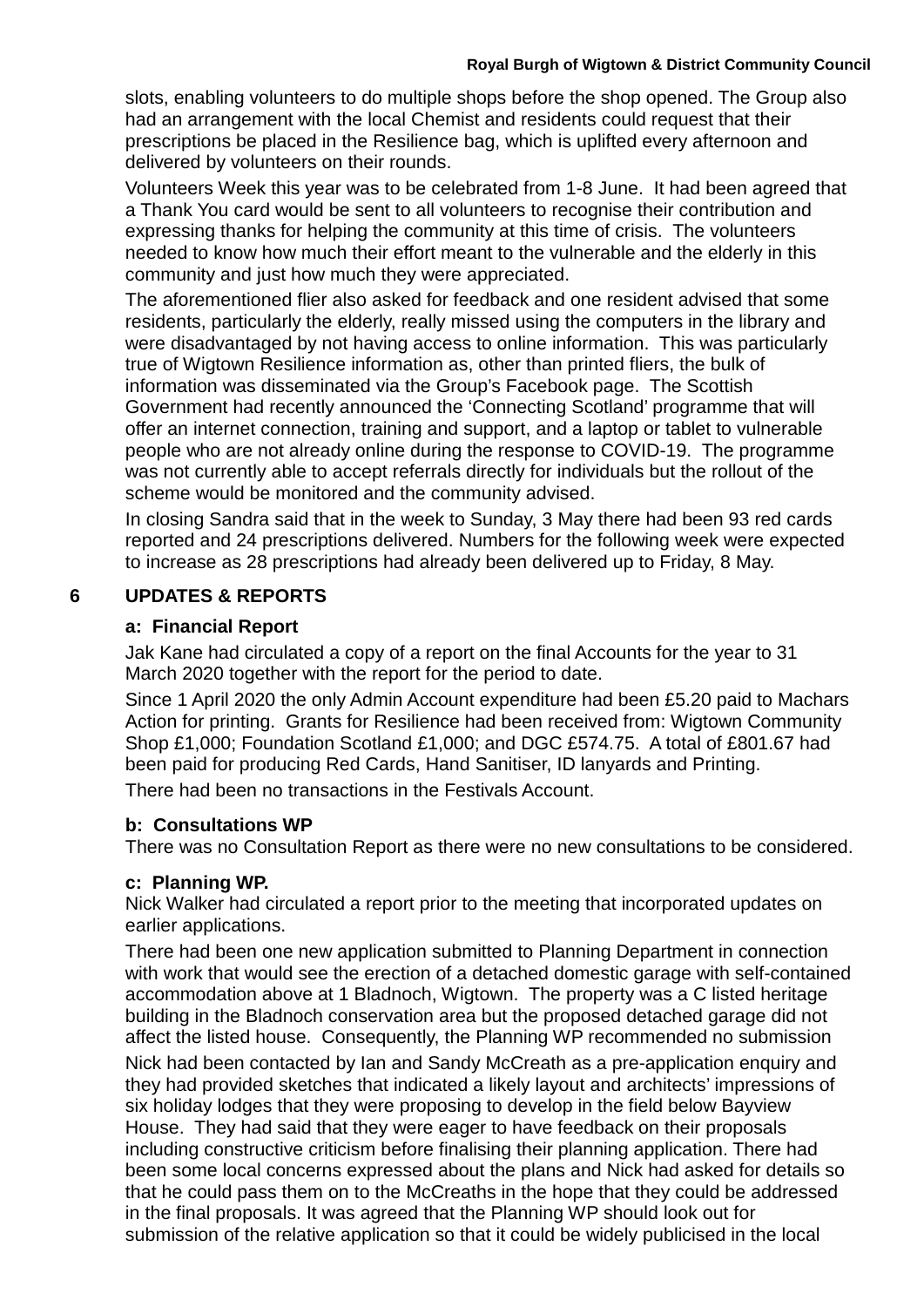area to provide community members with the opportunity of making representations. While the Council had suspended the meeting of the Planning Committee and extended the power of Planning Officers to take decisions under delegated powers, applications attracting six objections would still need Committee approval and be consider by the COVID-19 Committee.

Cllrs Hagmann, McCamon and McColm did not participate in the discussion of the Planning issues.

## **d: Town Square Development Update**

Sandra McDowall reported that David Jones of SPEN had confirmed that a Three Phase Electricity supply would be installed into the Town gardens. The undergrounding project had been given first stage approval but there was no timescale for the project as yet. Cllr McColm confirmed that he had informed Grant Coulter of the Council to liaise with Kenny Bowie of SPEN to discuss the potential for installation of electric charging points or infrastructure as part of the project. As there had been SPEN staff in Wigtown apparently surveying the overhead power lines recently, it was agreed that Sandra would contact SPEN to establish the up to date position.

# **7 CORRESPONDENCE, ETC**

- *a. Bonfires*  The Council had been asked what regulations were in place re the burning of garden rubbish as there had been local complaints about the increase in the number of residents burning garden and general waste at their properties. Julie Baxter, DGC Environmental Health Officer had provided a comprehensive response that basically advised that the legal position was that there were no restrictions on when you can or cannot have a bonfire although you shouldn't cause a smoke nuisance to anyone and any fire that would produce noxious odours or dark smoke would not be permitted. The full response would be circulated
- *b. Paths for All* The grant application for funding to buy equipment to maintain Wigtown's path network had been submitted.
- **c.** *Planning Role & Community Councils during COVID-19* The Improvement Service (the national improvement organisation for local government in Scotland) had asked Councils for information on how Community Councils were functioning in terms of fulfilling their roles as statutory consultees in the planning process. Council feedback would be shared with Scottish Government Planning colleagues to give them a clearer picture of the issues CCs were facing at this time. Rather than actually contacting Community Councils to ask for their responses, the Council simply forwarded the email without comment despite the email asking for responses to be sent via the Knowledge Hub – a platform for digital public sector collaboration that the CC cannot access. Nick Walker had compiled a response and sent it direct to the Improvement Service.
- *d. Wigtown Festival Company (WFC)*  WFC was consulting on its proposal to buy the premises at No 11 North Main Street, Wigtown. Details of the document at Surveymonkey had been circulated and members were encouraged to take part in the consultation.
- **e.** *Community Council Newsletter*  A local resident had written to ask why Potato Mill Road had not been included in the distribution area of the recently introduced newsletters. The Secretary had written back to explain that the newsletter was only available for collection from local outlets and had not been delivered to any individual property in the Community Council area.